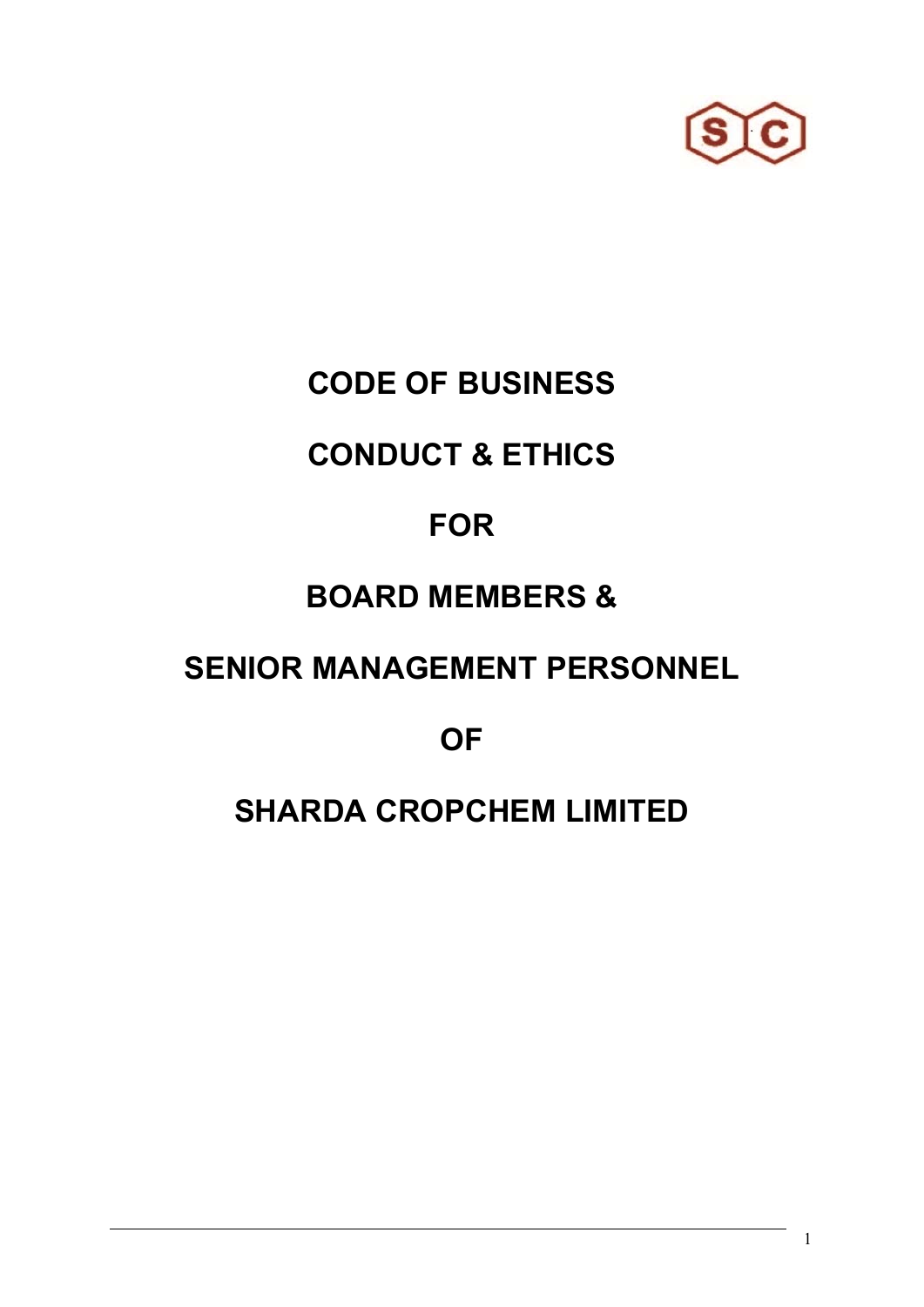

## **Introduction**

Sharda Cropchem Limited "Company" has adopted this Code of Conduct to conduct the business of the Company in accordance with the applicable laws, regulations, rules and with the highest standard of ethics and values. The matters covered in this Code are of utmost importance to the Company, shareholders and other stakeholders. This code of conduct was updated in meeting dated 22nd January, 2020.

# **Applicability**

This Code of Business Conduct & Ethics ("Code") is applicable to Board Members and Senior Management Personnel of the Company. This Code shall come into force with immediate effect.

Each Board Members & Senior Management Personnel undertakes to abide by this Code and shall submit a declaration that he/she shall not violate this Code framed by the Company.

**Board member** means all members of Board of Directors of the Company including Non-Executive & Independent Directors and Alternate Directors.

#### **Senior Management Personnel** means;

- a) Chief Executing Officer
- b) Chief Operating Officer
- c) Company Secretary
- d) Head of Finance
- e) All Departmental/Functional Head of different functions of the Company (by whatever designation they are called)

(Both the Board Members & Senior Management Personnel are hereby referred to as "Designated Person/s")

## **Honesty & Integrity**

All Designated Person/s are expected to act in accordance with highest standards of personal and professional integrity, honesty and ethical conduct, while conducting Company's business.

## **Conflict of Interest**

All Designated Person/s are expected to adhere to lawful and ethical business practices at all times. Any situation that involves, or may reasonably be expected to involve, a conflict of interest with the Company, should be disclosed promptly to the Chairman & Managing Director of the Company.

A conflict of interest can occur when:

• Personal interest of Designated Person/s is adverse to or may appear to be adverse to the interest of the Company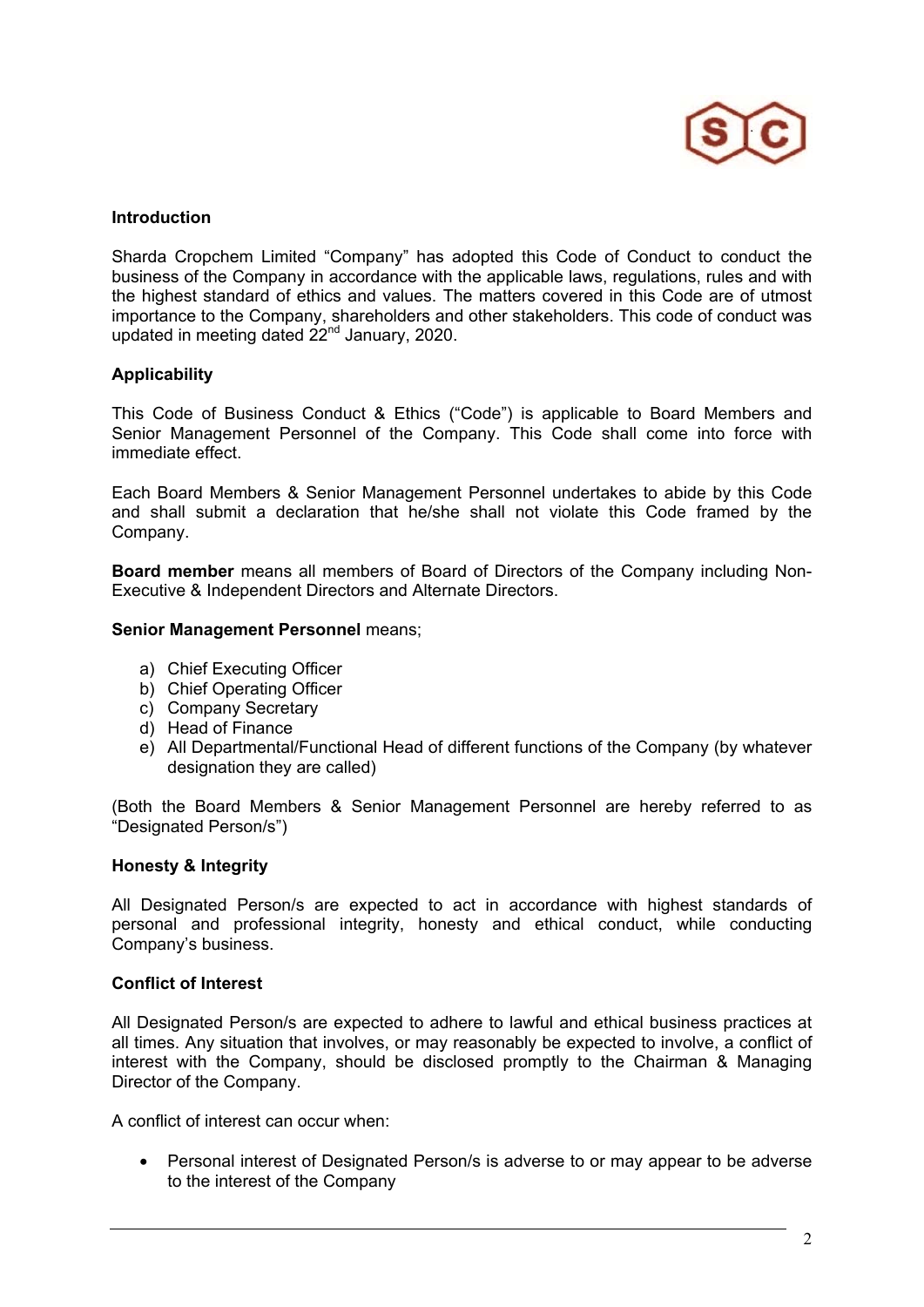

• A Designated Person/s and/or a member of his/her family as defined by the Insider Trading Regulations of the Company receives improper personal benefits as a result of his/her designation in the Company.

Some of the common conflicts, which are prohibited, are as follows:

• **Bribery:** 

Use of company's funds or property for illegal, unethical or otherwise improper purposes, including bribes, kickbacks and payoffs are prohibited. Bribery is the giving of money or anything else of value in an attempt to influence unlawfully the action of a public interest.

No employee should pay, offer or authorise any bribe or make any other unlawful payment on behalf of the Company. This prohibition extends to payments to consultants, agents or other third parties when you have reason to believe that some part of the payment or "fee" will be used for a bribe or to otherwise improperly influence government action.

• **Gifts:** 

Designated Person/s may not offer, give or receive gifts from/to persons or entities dealing with the Company in those cases where any such gift is being made in order to influence the actions or where acceptance of the gift could create the appearance of a conflict of interest.

Any member may provide gifts, promotional items, etc at Company's expenses but in the normal course of business.

## • **Business Interests:**

Designated Person/s and their relatives shall not invest in the business of any competitor of the Company. Before making any substantial investment in the business of the competitor, the Designated Person/s shall take permission from the Board of Directors of the Company. Substantial Investment shall mean any investment over Rs. 50.00 Lacs for Board Members and Rs. 5.00 Lacs for Senior Management Personnel.

## **Compliance with Laws, Rules and Regulations**

Designated Person/s are required to comply with all applicable governmental laws, rules and regulations. Designated Person/s must acquire appropriate knowledge of the legal requirements relating to their duties sufficient to enable them to recognize potential dangers. In order to assist the Company in promoting lawful and ethical behaviour, Designated Person/s must report any possible violation of law, rules, regulation of this Code to the Company Secretary/Compliance Officer of the Company.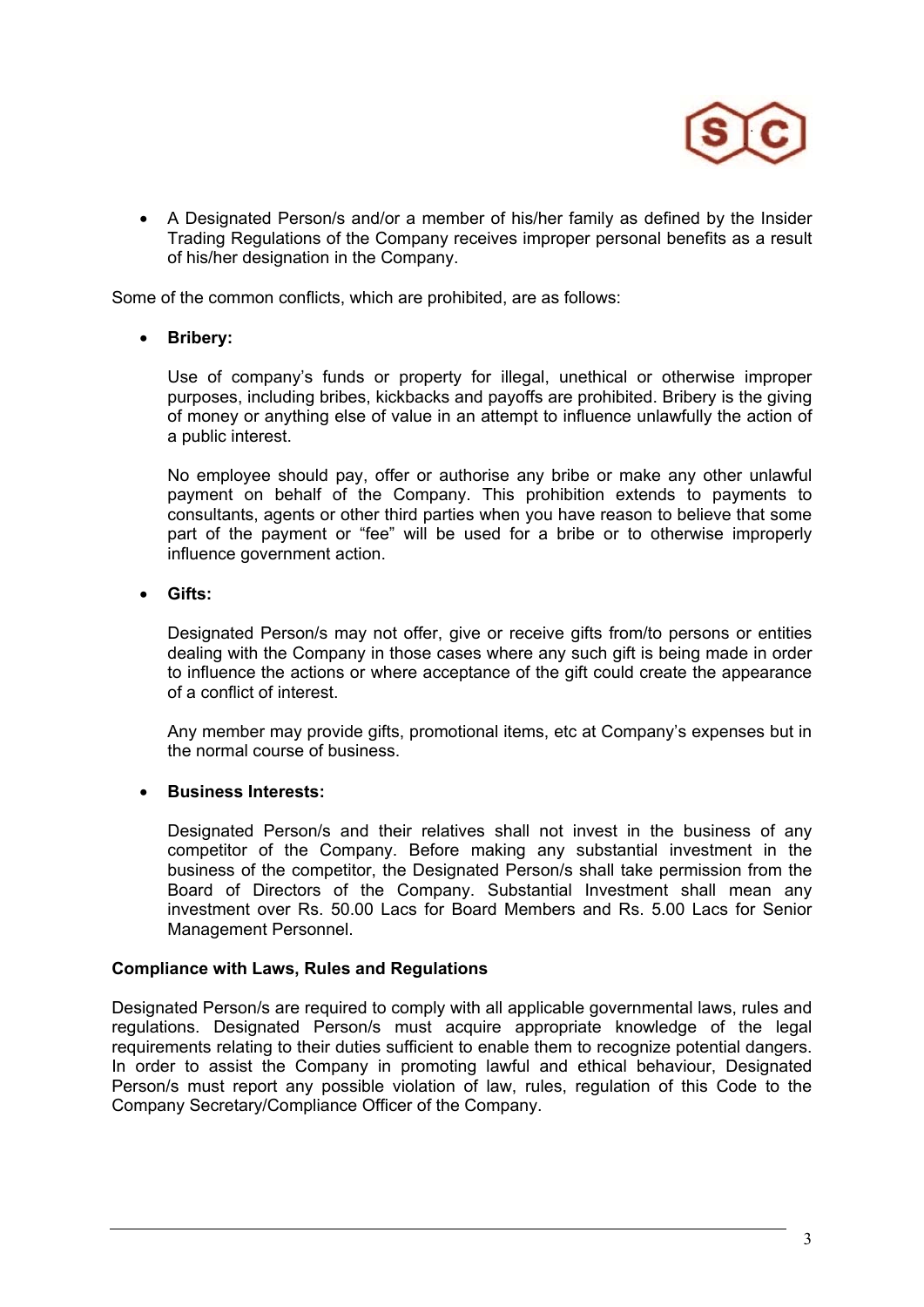

## **Related Parties**

Contracts and arrangement by the Designated Person/s & Related Parties should be avoided, however in case of business expediency it is necessary to enter into transaction the proposal should be intimated to the Company and only after obtaining the requisite approvals from the Board, the concerned Designated Person/s should enter into the transaction with the related party.

Relative includes the following:

- Member of Hindu Undivided Family
- Spouse
- **Father**
- **Mother**
- Son
- Son's Wife
- **Daughter**
- Daughter's Husband
- Brother
- Sister

#### **Confidential Information**

Designated Person/s must maintain the confidentiality of information entrusted to them by the Company and any other confidential information about the company that comes to them, from whatever source, in their capacity as Designated Person/s, except when the disclosure is authorised or legally mandated.

#### **Insider Trading**

All Designated Person/s shall comply with the Insider Trading Regulations as laid down by SEBI and the Company.

#### **Protection of Assets and Information**

The Designated Person/s entrusted with property belonging to the Company are responsible for the careful use, protection, expenditure and administration of such assets. They must also pay attention to Information Technology as well as Intellectual Property aspects.

#### **Duties of Board Members**

- Subject to the provisions of the Companies Act, 2013 a Board Member of the company shall act in accordance with the articles of the company.
- A Board Member of the company shall act in good faith in order to promote the objects of the company for the benefit of its members as a whole.
- A Board member of the company shall exercise his duties with due and reasonable care, skill and diligence and shall exercise independent judgement.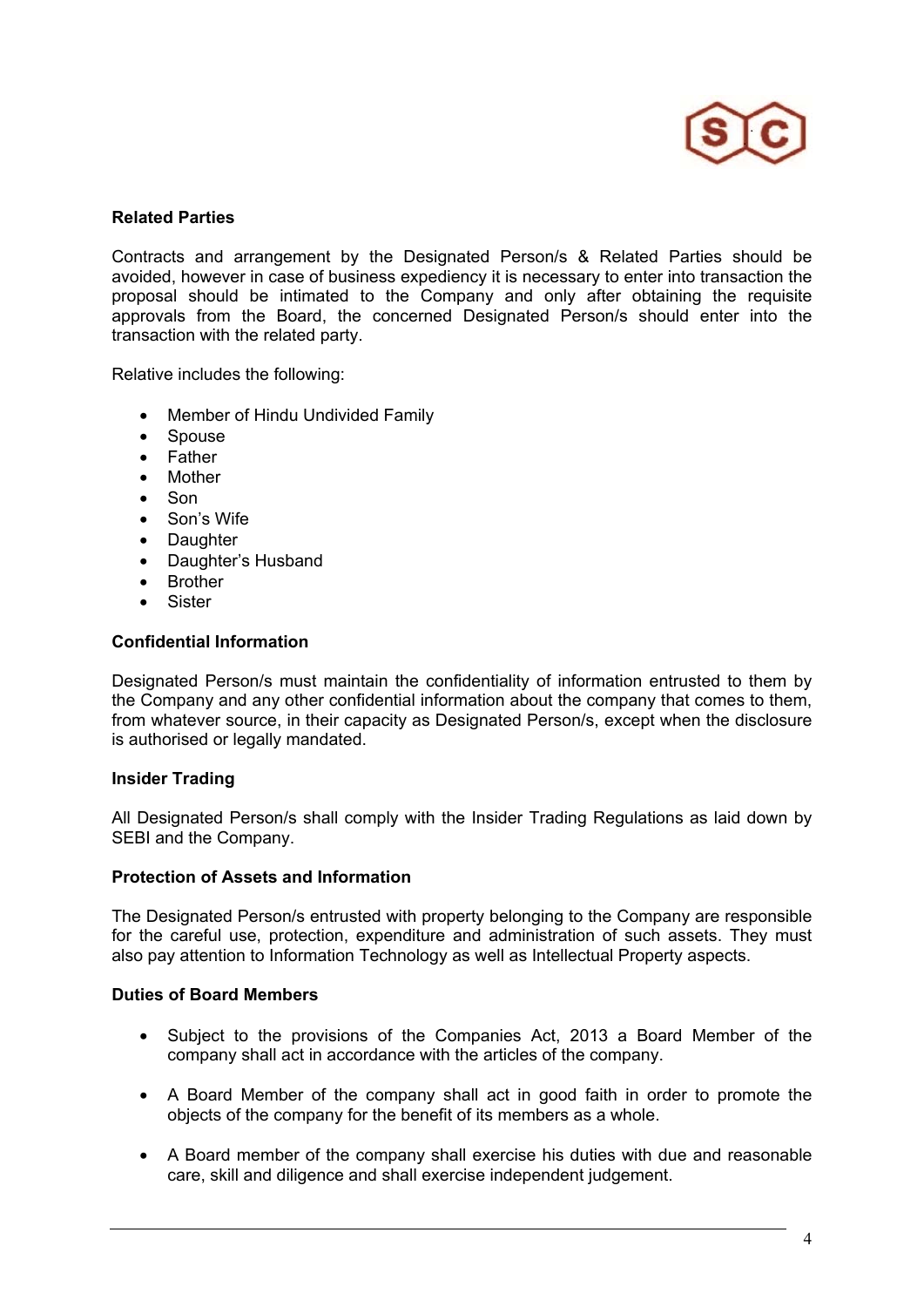

- A Board Member of a company shall not involve in a situation in which he may have a direct or indirect interest that conflicts with the interest of the company.
- A Board Member shall not assign his office and any assignment so made shall be void

In addition to above duties, the Independent Director shall also abide by duties specified in **Annexure A** of this Code.

#### **Violation of the Code**

Violation of this Code of Conduct by Designated Person/s will be viewed seriously and may result in disciplinary action including possible dismissal.

#### **Continual Updation of the Code**

This Code is subject to continuous review and updation in line with any changes in law, changes in company's philosophy, vision, mission, values, business plans or otherwise as may be deemed necessary by the Board.

#### **Posting of the Code on website**

Pursuant to Regulation 46 of the SEBI (Listing Obligations and Disclosure Requirements) Regulations 2015, this Code and any amendments thereto shall be circulated to all Designated Person/s and also posted on the website of the Company.

## **Clarification**

Any Designated Person/s requiring any clarification may take up the issue with Company Secretary/Compliance Officer of the Company.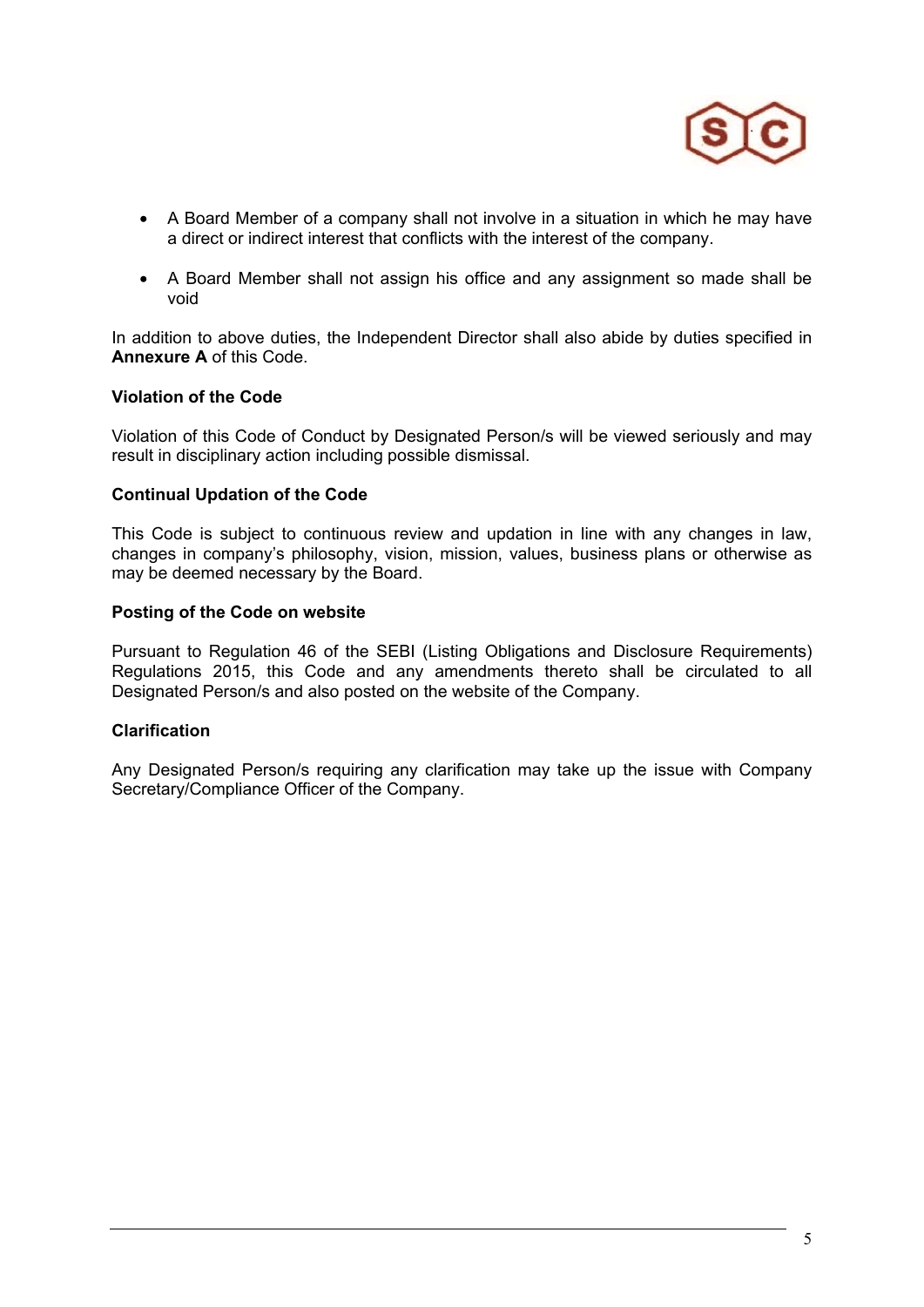

# **ANNEXURE I**

# **CODE OF BUSINESS CONDUCT & ETHICS**

# **FOR**

# **BOARD MEMBERS AND SENIOR MANAGEMENT PERSONNEL**

# **ANNUAL COMPLIANCE REPORT**

 $\Pi,$   $\qquad \qquad \qquad$   $\qquad \qquad$   $\qquad \qquad$   $\qquad \qquad$   $\qquad \qquad$   $\qquad \qquad$   $\qquad \qquad$   $\qquad \qquad$   $\qquad \qquad$   $\qquad \qquad$   $\qquad \qquad$   $\qquad \qquad \qquad$   $\qquad \qquad \qquad$   $\qquad \qquad \qquad \qquad$   $\qquad \qquad \qquad \qquad$   $\qquad \qquad \qquad \qquad \qquad \qquad$   $\qquad \qquad \qquad \qquad \qquad \qquad \qquad \qquad \qquad \qquad \qquad \qquad \$ 

 $\frac{1}{2}$ 

(Designation), do hereby solemnly affirm to the best of my knowledge and belief that I have fully complied with the provisions of the Code of Business Conduct & Ethics for Board members & Senior Management Personnel during the financial year ending March 31,

| Signature | <u> 1989 - Jan Stein Stein Stein Stein Stein Stein Stein Stein Stein Stein Stein Stein Stein Stein Stein Stein S</u> |
|-----------|----------------------------------------------------------------------------------------------------------------------|
| Name      | <u> 1980 - Andrea Britain, politik eta politik eta politik eta politik eta politik eta politik eta politik eta p</u> |
|           | Designation : _______________________                                                                                |
| Staff No. | <u> 1980 - Jan Stein Stein Stein Stein Stein Stein Stein Stein Stein Stein Stein Stein Stein Stein Stein Stein S</u> |
| Date      | <u> 1980 - Jan Stein Stein Stein Stein Stein Stein Stein Stein Stein Stein Stein Stein Stein Stein Stein Stein S</u> |
| Place     | <u> 1990 - Johann Barbara, martin a</u>                                                                              |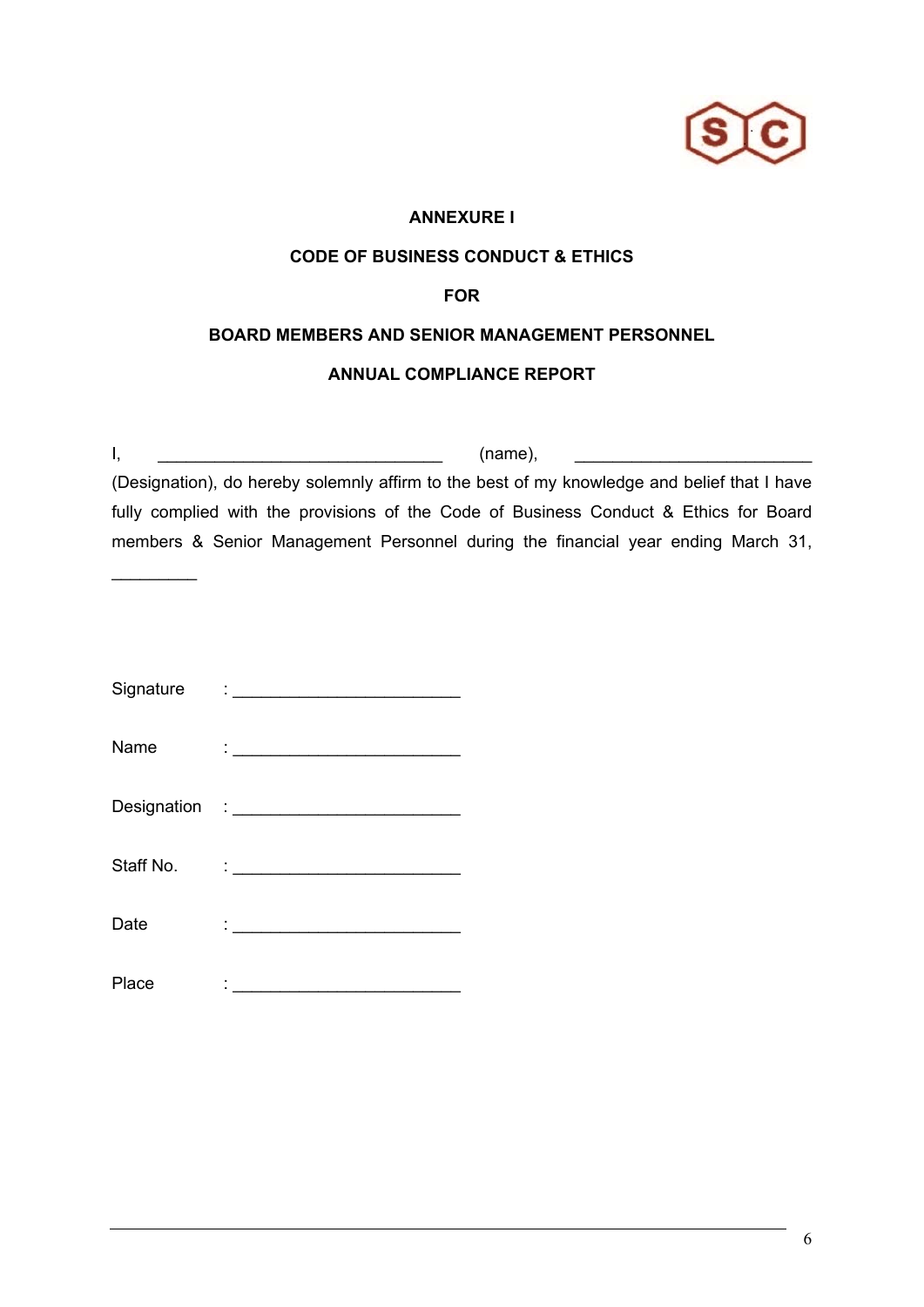

## **ANNEXURE A CODE FOR INDEPENDENT DIRECTORS**

The Code is a guide to professional conduct for independent directors. Adherence to these standards by independent directors and fulfilment of their responsibilities in a professional and faithful manner will promote confidence of the investment community, particularly minority shareholders, regulators and companies in the institution of independent directors.

## **I. Guidelines of professional conduct:**

An independent director shall:

(1) uphold ethical standards of integrity and probity;

(2) act objectively and constructively while exercising his duties;

(3) exercise his responsibilities in a bona fide manner in the interest of the company;

(4) devote sufficient time and attention to his professional obligations for informed and balanced decision making;

(5) not allow any extraneous considerations that will vitiate his exercise of objective independent judgment in the paramount interest of the company as a whole, while concurring in or dissenting from the collective judgment of the Board in its decision making;

(6) not abuse his position to the detriment of the company or its shareholders or for the purpose of gaining direct or indirect personal advantage or advantage for any associated person;

(7) refrain from any action that would lead to loss of his independence;

(8) where circumstances arise which make an independent director lose his independence, the independent director must immediately inform the Board accordingly;

(9) assist the company in implementing the best corporate governance practices.

## **II. Role and functions:**

The independent directors shall:

(1) help in bringing an independent judgment to bear on the Board's deliberations especially on issues of strategy, performance, risk management, resources, key appointments and standards of conduct;

(2) bring an objective view in the evaluation of the performance of board and management;

(3) scrutinise the performance of management in meeting agreed goals and objectives and monitor the reporting of performance;

(4) satisfy themselves on the integrity of financial information and that financial controls and the systems of risk management are robust and defensible;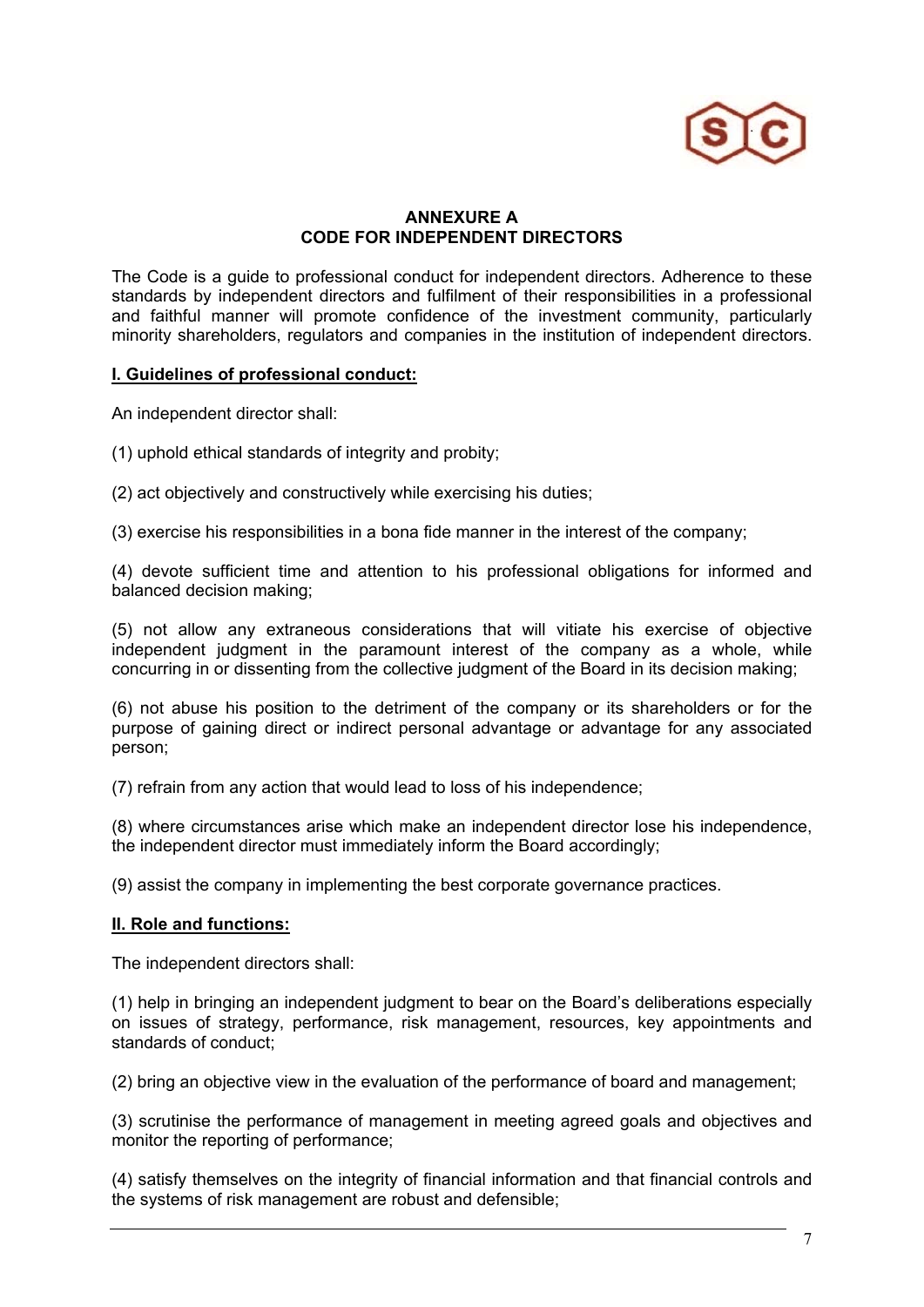

(5) safeguard the interests of all stakeholders, particularly the minority shareholders;

(6) balance the conflicting interest of the stakeholders;

(7) determine appropriate levels of remuneration of executive directors, key managerial personnel and senior management and have a prime role in appointing and where necessary recommend removal of executive directors, key managerial personnel and senior management;

(8) moderate and arbitrate in the interest of the company as a whole, in situations of conflict between management and shareholder's interest.

#### **III. Duties:**

The independent directors shall—

(1) undertake appropriate induction and regularly update and refresh their skills, knowledge and familiarity with the company;

(2) seek appropriate clarification or amplification of information and, where necessary, take and follow appropriate professional advice and opinion of outside experts at the expense of the company;

(3) strive to attend all meetings of the Board of Directors and of the Board committees of which he is a member;

(4) participate constructively and actively in the committees of the Board in which they are chairpersons or members;

(5) strive to attend the general meetings of the company;

(6) where they have concerns about the running of the company or a proposed action, ensure that these are addressed by the Board and, to the extent that they are not resolved, insist that their concerns are recorded in the minutes of the Board meeting;

(7) keep themselves well informed about the company and the external environment in which it operates;

(8) not to unfairly obstruct the functioning of an otherwise proper Board or committee of the Board;

(9) pay sufficient attention and ensure that adequate deliberations are held before approving related party transactions and assure themselves that the same are in the interest of the company;

(10) ascertain and ensure that the company has an adequate and functional vigil mechanism and to ensure that the interests of a person who uses such mechanism are not prejudicially affected on account of such use;

(11) report concerns about unethical behaviour, actual or suspected fraud or violation of the company's code of conduct or ethics policy;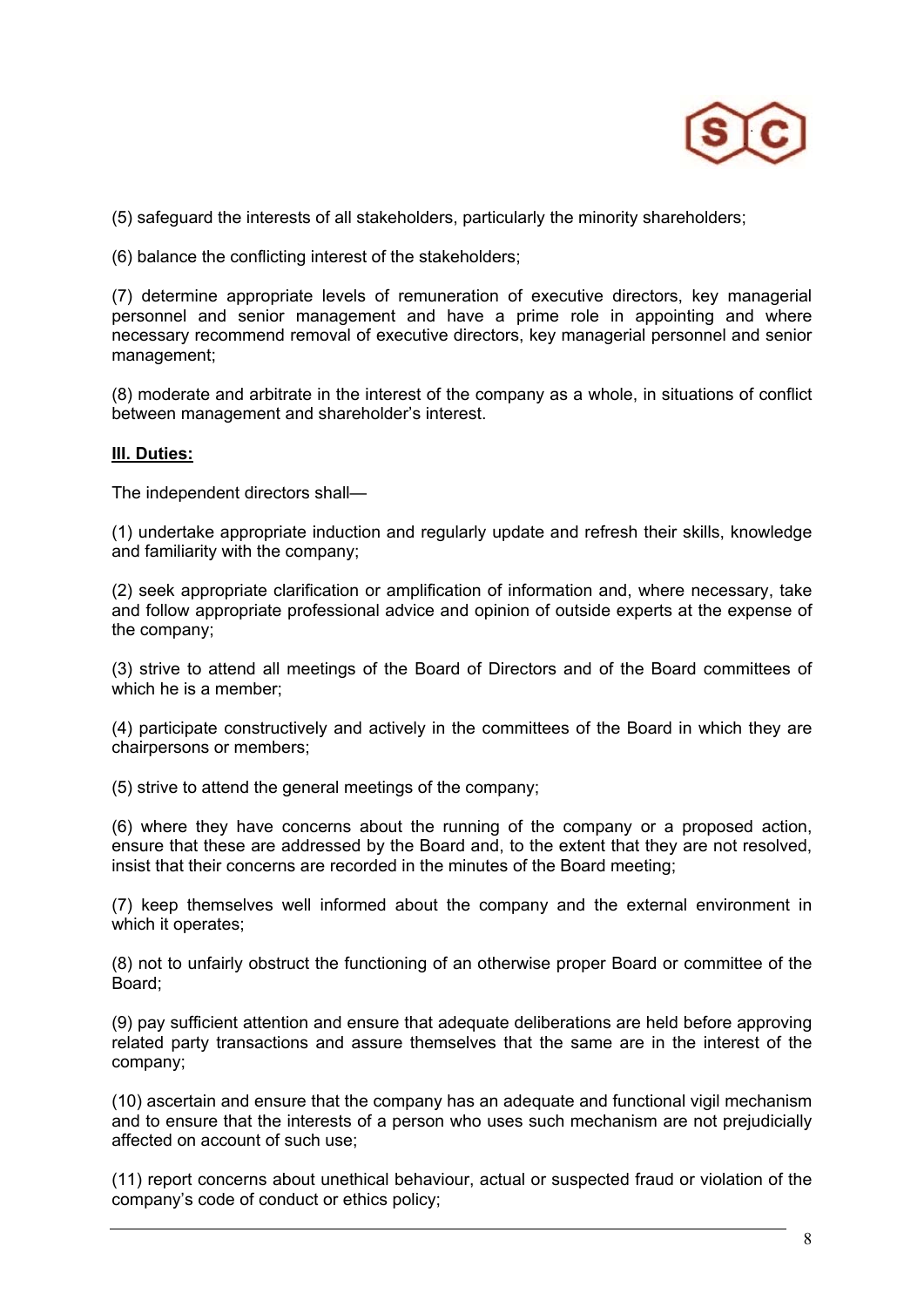

(12) act within their authority, assist in protecting the legitimate interests of the company, shareholders and its employees;

(13) not disclose confidential information, including commercial secrets, technologies, advertising and sales promotion plans, unpublished price sensitive information, unless such disclosure is expressly approved by the Board or required by law.

#### **IV. Manner of appointment:**

(1) Appointment process of independent directors shall be independent of the company management; while selecting independent directors the Board shall ensure that there is appropriate balance of skills, experience and knowledge in the Board so as to enable the Board to discharge its functions and duties effectively.

(2) The appointment of independent director(s) of the company shall be approved at the meeting of the shareholders.

(3) The explanatory statement attached to the notice of the meeting for approving the appointment of independent director shall include a statement that in the opinion of the Board, the independent director proposed to be appointed fulfils the conditions specified in the Act and the rules made thereunder and that the proposed director is independent of the management.

(4) The appointment of independent directors shall be formalised through a letter of appointment, which shall set out:

(a) the term of appointment;

(b) the expectation of the Board from the appointed director; the Board-level committee(s) in which the director is expected to serve and its tasks;

(c) the fiduciary duties that come with such an appointment along with accompanying liabilities;

(d) provision for Directors and Officers (D and O) insurance, if any;

(e) the Code of Business Ethics that the company expects its directors and employees to follow;

(f) the list of actions that a director should not do while functioning as such in the company; and

(g) the remuneration, mentioning periodic fees, reimbursement of expenses for participation in the Boards and other meetings and profit related commission, if any.

(5) The terms and conditions of appointment of independent directors shall be open for inspection at the registered office of the company by any member during normal business hours.

(6) The terms and conditions of appointment of independent directors shall also be posted on the company's website.